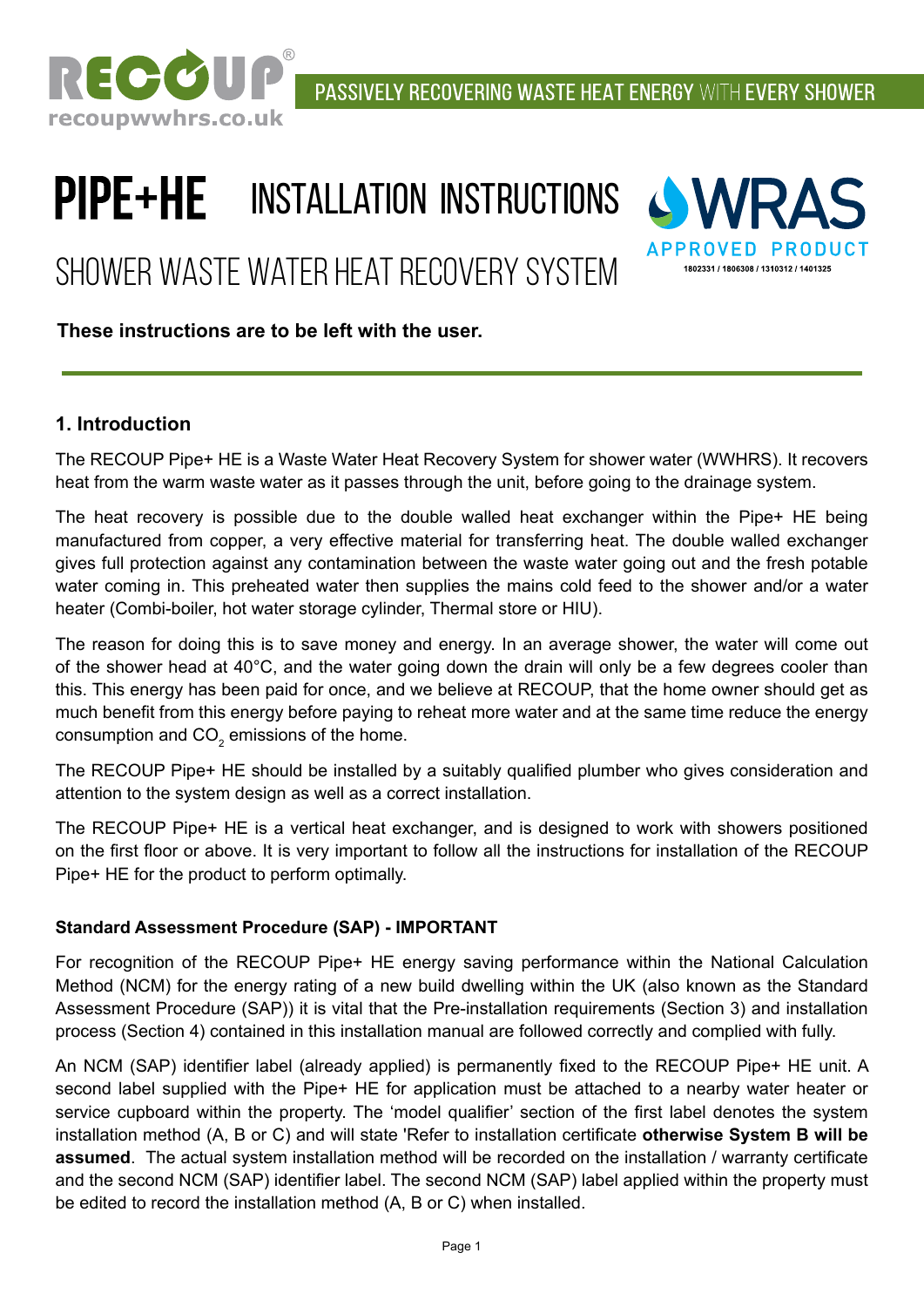#### **2. Product technical data**

#### **2.a) General Information – RECOUP Pipe+ HE**

| <b>Description</b>                                  | <b>Value</b> | <b>Unit</b> |
|-----------------------------------------------------|--------------|-------------|
| Overall length (Height) required for installation   | 2400         | mm          |
| Outside diameter of external tube                   | 50           | mm          |
| Material - Internal tube                            | Copper       |             |
| Material - External tube                            | <b>PVC</b>   |             |
| Shower flow rate range                              | $5 - 15$     | Litres/min  |
| Max. Mains water inlet pressure                     | 10           | bar         |
| Min. Mains water inlet pressure                     |              | bar         |
| Max. Mains water working temp                       | 85           | °C          |
| Mains water connection                              | $1/2$ " male | <b>BSP</b>  |
| Waste water connection (Using the reducer supplied) | $40 - 43$    | mm          |
| Full product weight                                 | 10           | kg          |
| Water volume - mains water                          | 0.3          | Litres      |

The mains water and preheat connections are a  $1/2$ " male BSP connector which can be joined to either a 15mm or 22mm pipe with reducer. The supplied waste water reducer will fit either 40mm push-fit or 43mm solvent pipe.

#### **2.b) Performance & Efficiency**

| <b>Shower Flow Rate @</b> | <b>Pipe+HE Efficiency (Recovered energy kWh)</b> |                 |                 |
|---------------------------|--------------------------------------------------|-----------------|-----------------|
| 40°C (Litres/min)         | <b>System A</b>                                  | <b>System B</b> | <b>System C</b> |
| 9.0                       | 64.2% (12.1)                                     | 49.4% (9.3)     | 55.5% (10.4)    |
| 9.2                       | 63.7% (12.3)                                     |                 |                 |
| 11.0                      | $61.5\%$ $(14.1)$                                | 48.4% (11.1)    | 52.6% (12.1)    |
| 125                       | $60.0\%$ (15.7)                                  |                 |                 |

#### **2.c) Pressure drop on main water circuit**

| <b>Shower Flow Rate @</b> | <b>Pipe+HE Pressure Drop (bar)</b> |                 |                 |
|---------------------------|------------------------------------|-----------------|-----------------|
| 40°C (Litres/min)         | 'Svstem A                          | <b>System B</b> | <b>System C</b> |
|                           | 0.34                               |                 | 0.14            |
|                           | ገ 45                               | ח אפ            | ገ 1 R           |

#### **3. Pre-installation requirement**

#### **3.a) Basic system principle**

The RECOUP Pipe+ HE is a Waste Water Heat Recovery System (WWHRS) for shower water, meaning it recovers heat from the warm waste water from a shower as it passes through before going to the drainage system for the property.

This preheated water then supplies the mains cold feed to the shower and the Domestic Hot Water (DHW) heater or in the case of system configurations System B and System C, the shower or the DHW heater respectively. The DHW heater could be:

- a) Unvented hot water cylinder
- b) A combination boiler
- c) A thermal store (Mains pressure DHW delivery)
- d) A Heat Interface Unit (HIU) on a district heating scheme (Mains pressure DHW delivery)

#### **Note: The DHW heater must be a mains pressure system and able to accept preheated cold water.**

#### **3.b) Installation configuration**

The inlet for the RECOUP Pipe+ HE is connected to the mains water supply, and the outlet (preheated water) can be connected in one of three ways.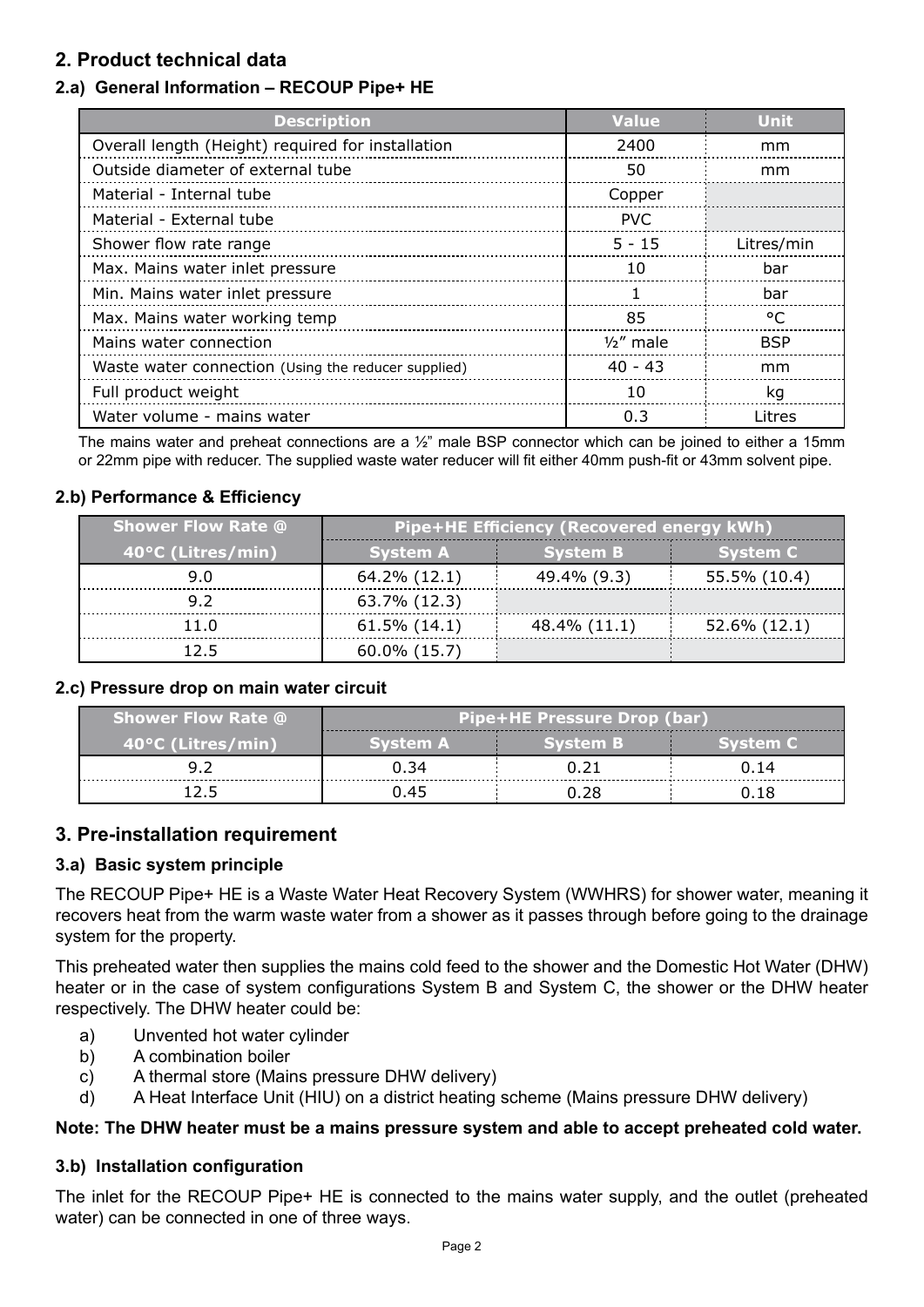

SYSTEM A – Preheated water supplied to shower mixer (Cold inlet) and DHW heater. SYSTEM B – Preheated water supplied to shower mixer (Cold inlet) on the shower only SYSTEM C – Preheated water supplied to DHW heater only

The performance of Systems A, B & C are all recognised within the SAP Products Characteristics Database (PCDB) for energy saving calculations, but remember that System A will produce the highest efficiencies (see section 2.b. for different system efficiencies).

#### **3.c) Locating the RECOUP PIPE+ HE**

The RECOUP Pipe+ HE needs to be installed vertically, and therefore, will be situated on a floor below the shower. Installation should take place on a flat wall using the fixings provided (Refer to Section 6 for maintenance and access requirements).

#### **The RECOUP Pipe+ HE must be located within the heating envelope of the building.**

#### **The Pipe+ HE must be installed with consideration to the most recent 'Approved document – Part H of the Building Regulations' for preventing the ingress of foul sewer gases.**

#### **3.d) Design checklist**

For recognition within the SAP calculations, the following must be complied with:-

- Consideration given to DHW delivery performance (Pressure & Flow rate)
- DHW system must be a mains pressure system
- DHW system must accept preheated water
- The RECOUP Pipe+ HE must be located within the heating envelope of the building
- The shower must be fitted with a Thermostatic Mixing Valve
- Keep the distance from the shower tray to the RECOUP Pipe+ HE to within 3m to maintain a high level of efficiency by minimising heat losses in the drainage system prior to the WWHRS.
- The Preheated water supply from the RECOUP Pipe+ HE to the shower cold water inlet and water heater must be: -
	- Insulated in accordance with the 'Building Services Compliance Guide'. DO NOT INSULATE THE ACTUAL RECOUP PIPE+ HE
	- Labelled to prevent any future connection of hot water take-off points (E.g. Taps).
- Prevent the RECOUP Pipe+ HE being heated above 25°C by both external sources and from ambient temperature.
- If shut-off valves are specified they should be 'full-flow (non-restricting) shut-off valves.
- Approved document Part H of the Building Regulations has been consulted and an appropriate method for preventing the ingress of foul sewer smells chosen.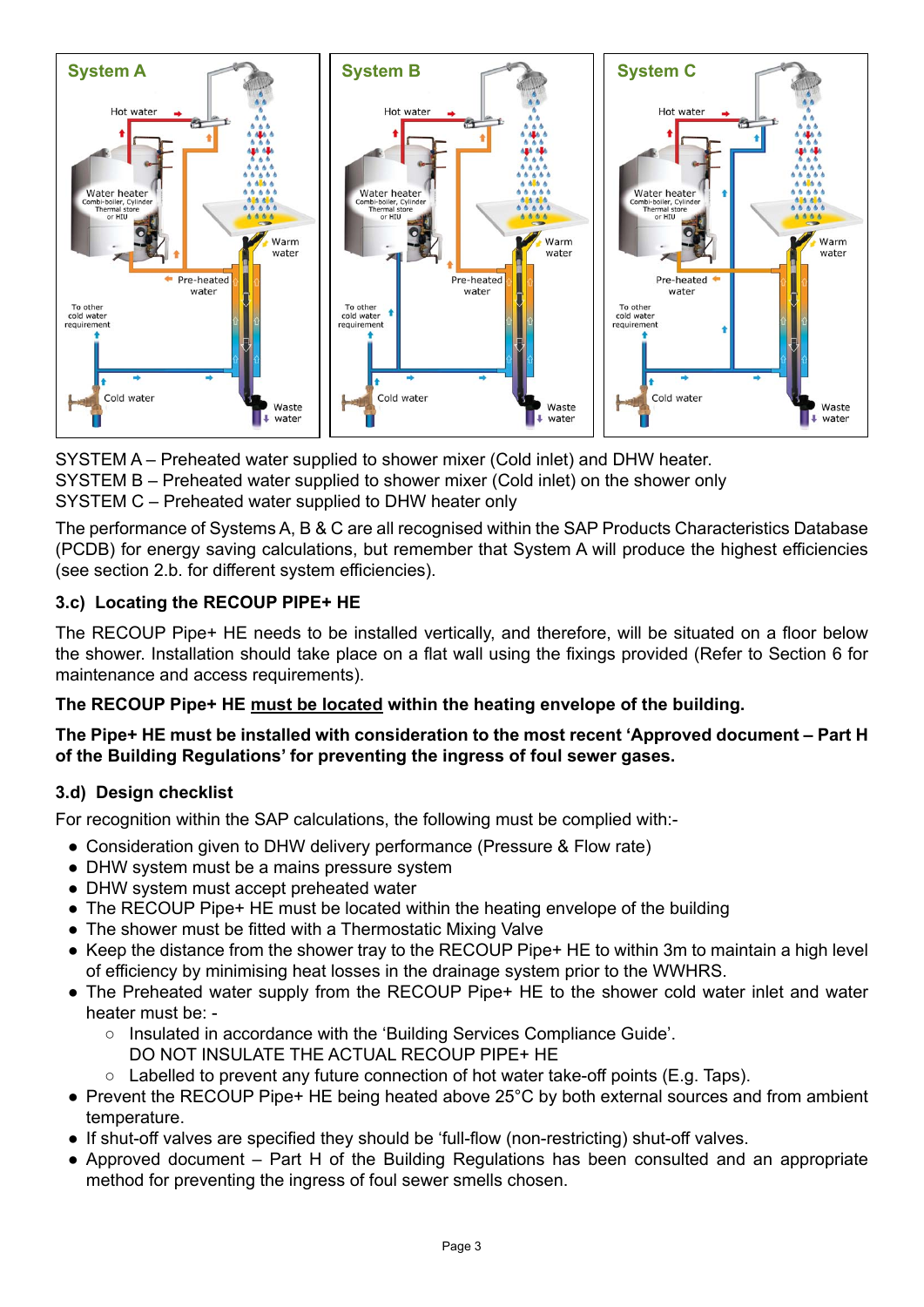#### **4. Installation of the RECOUP Pipe+ HE**

Check section 3.c) for guidance on locating a suitable area for installation.

#### **Dimensions & connections**



#### PART NUMBER KEY

- 1 RECOUP Pipe+ HE WWHRS unit Ø63mm\*
- 2 2No. Coupling inserts Ø50mm\*
- 3 T-piece 45° Ø50mm\*
- 4 Cap (insert) Ø50mm\*
- 5 45° connector Ø50mm x 45° (2No)
- 6 90° Coupling sleeve Ø50mm\*
- 7 2No. Double pipe nipple  $\frac{1}{2}$ " Male BSP (Connects to 15mm or 22mm pipe with reducer)
- 8a 2No. Mounting bracket Ø63mm
- 8b 2No. Bracket fixings M8 x 80mm
- 9 2No. Ø50mm reducer\*
- 10 Installation instructions
- 11 NCM (SAP) identifier label for nearby boiler or service cupboard.

\*All waste pipe fittings are push-fit (50mm O/D European). Item 9 is supplied to convert to either 43mm UK solvent or 40mm UK push-fit.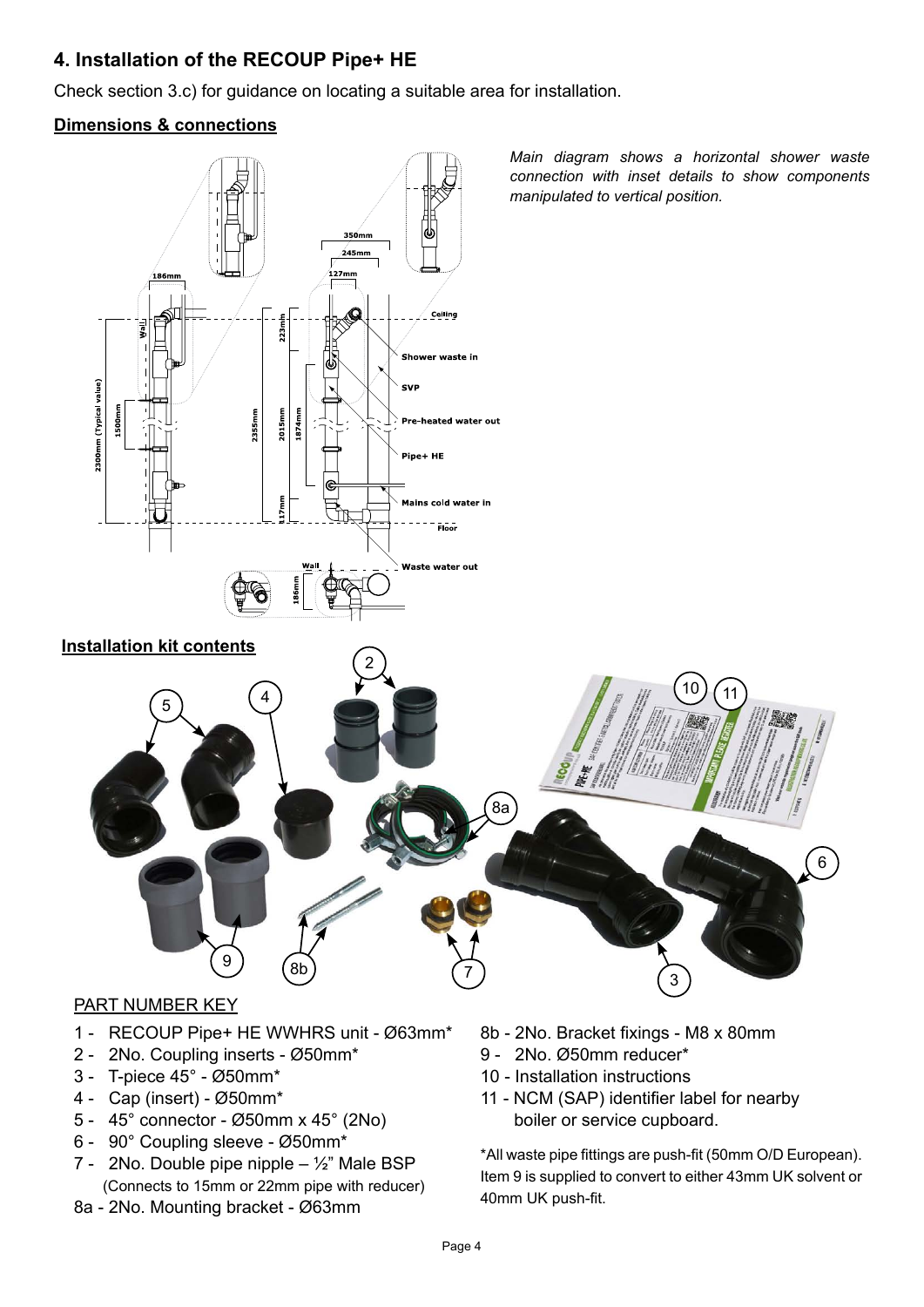#### **Installation process overview**

While every effort is made to ensure this product arrives in optimum condition, we request that before installing the RECOUP Pipe+ HE, visually inspect the packaging and contents for obvious signs of damage.

The unit must be installed vertically on a suitable flat wall which is capable of holding the weight of the unit. If the mounting is not vertical the efficiency of the unit could be reduced, and installation should always be within a tolerance of +/- 20mm.

- 1. Mark and drill in a straight vertical line two holes that are 150cm apart to screw the wall mounting brackets into, making sure there is adequate clearance top and bottom for the additional connections. Timber battens should be installed if required.
- 2. Fix the mounting brackets (Part No.8a & 8b) to the wall, and locate the RECOUP Pipe+ HE (Part No.1) into the wall brackets, with the highest wall bracket approx. 25cm lower than the top of the Pipe+ HE and the bottom bracket approx. 25cm above the bottom of the Pipe+ HE.
- 3. Check that the unit is in a vertical position.
- 4. Attach the waste water connections (Part No's 2,3,4,5 & 6), as shown (These are all Push-fit waste connections).
- 5. Connect the shower drain to the shower waste water inlet (Part No. 5) and the shower waste outlet (Part No. 6) to the soil pipe. Parts 9 are supplied to reduce 50mm European to UK 43mm solvent or 40mm push-fit. **Note: The shower trap should remain in its usual position.**
- 6. Connect the ½" Parallel Nipples (Part 7) to the mains water and preheated water pipework. For connection to the water supply, ensure a 1/2" Female BSP x 15mm connection is used (Not supplied). A reducer could also be used to connect to a 22mm pipe.
- 7. A double check valve with full flow shut off valve should be installed (Not supplied) on the mains water supply prior to the WWHRS unit and another full flow shut off valve installed close to the connection for the preheated water leaving the WWHRS to facilitate in any replacement of parts.
- 8. Check and complete the following:
	- a) Ensure the preheated water supply is only feeding the DHW water heater and the cold water inlet of the shower's thermostatic mixing valve (System A), the cold inlet of the shower's thermostatic m valve only (System B) or the water heater only (System C).
	- b) The preheated water supply from the RECOUP Pipe+ HE is clearly labelled to avoid future connections of other services. Preheat supply tape is available for this.
	- c) Pipework between the RECOUP Pipe+ HE and the water heater and/or cold water inlet of the thermostatic mixing valve is insulated.
	- d) When the complete system is being checked and pressure tested, the RECOUP Pipe+ HE must be isolated if the system testing is to proceed above 10 bar.
	- e) Ensure the SAP label supplied correctly identifies the System installed and is applied near to the water heater in the property (Part 11).

f) Register the installation (Section 8) to generate the installation / warranty certificate.

Visit the RECOUP Pipe+ HE product page on our website for an image based installation guide or to watch our installation video. Visit pipe-he.recoupwwhrs.co.uk or scan this QR code.

For all technical or installation queries, please contact RECOUP directly. For product related issues, please contact your place of purchase.



*Preheat supply tape (Not supplied)* 

| .<br>nixing                                                                 |                                                                                                                                                      |                                                                                                                                                                                                                                                         |  |
|-----------------------------------------------------------------------------|------------------------------------------------------------------------------------------------------------------------------------------------------|---------------------------------------------------------------------------------------------------------------------------------------------------------------------------------------------------------------------------------------------------------|--|
| <b>NCM (SAP)</b><br>Identifier                                              | Recoup<br>$Pipe + HE$                                                                                                                                | Recoup Energy Solutions Ltd,<br>PO Box 365,<br>Eye, IP22 9BH                                                                                                                                                                                            |  |
| Technology type:<br>Technology category:<br>Brand name:<br>Model qualifier: | Waste Water Heat Recovery System<br>Instantaneous Shower Heat Recovery<br>RECOUP<br>Refer to installation certificate, if<br>unknown assume System B |                                                                                                                                                                                                                                                         |  |
|                                                                             |                                                                                                                                                      | This dwelling has been fitted with a Waste Water Heat Recovery<br>System for Showers which is recognised by the Government's<br>Standard Assessment Procedure (SAP) for Energy rating of<br>dwellings. Note: One label must be permanently fixed to the |  |

WWHRS unit and another to a nearby Boiler or Service Cupboard.



*water heater SAP identifier label*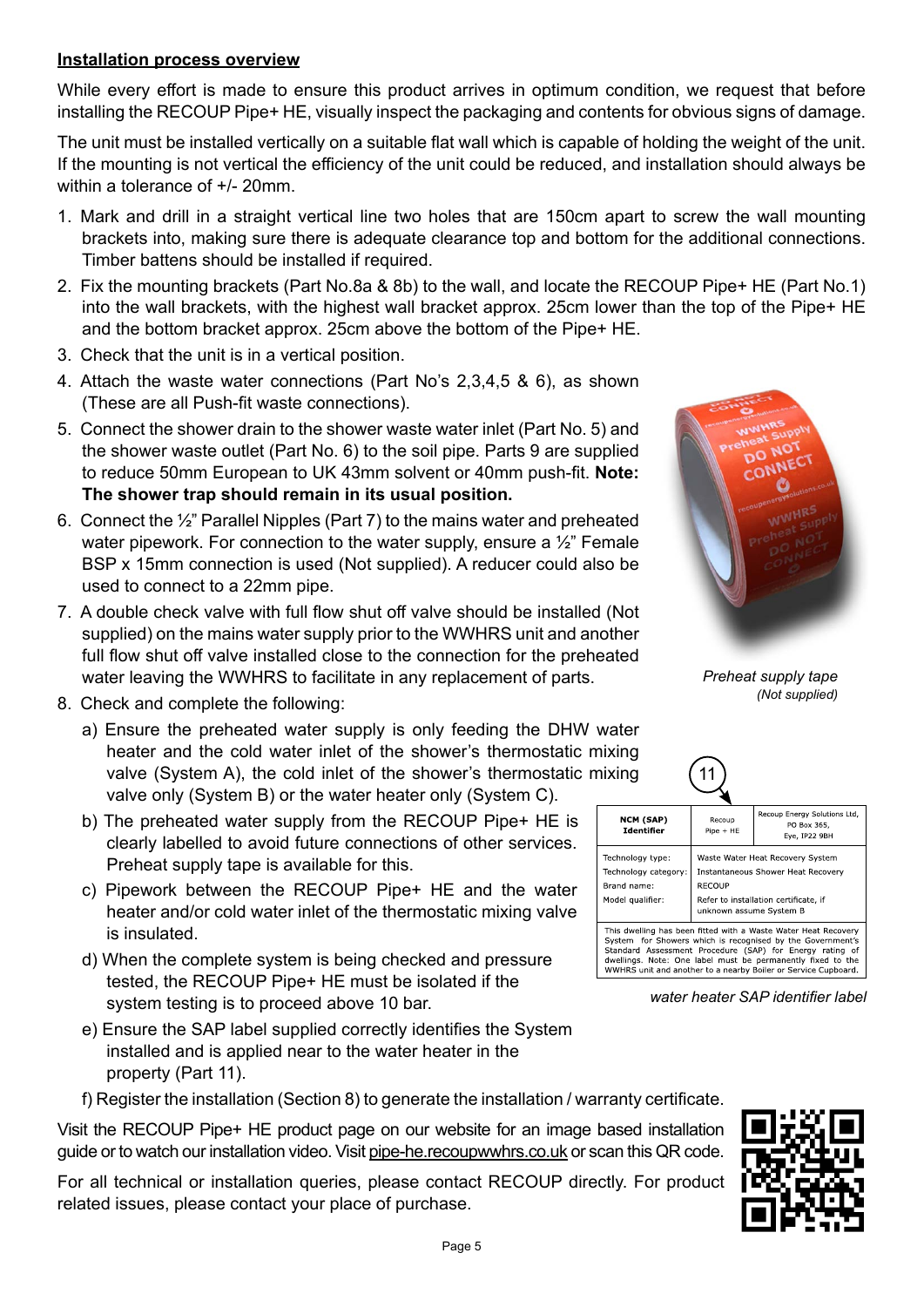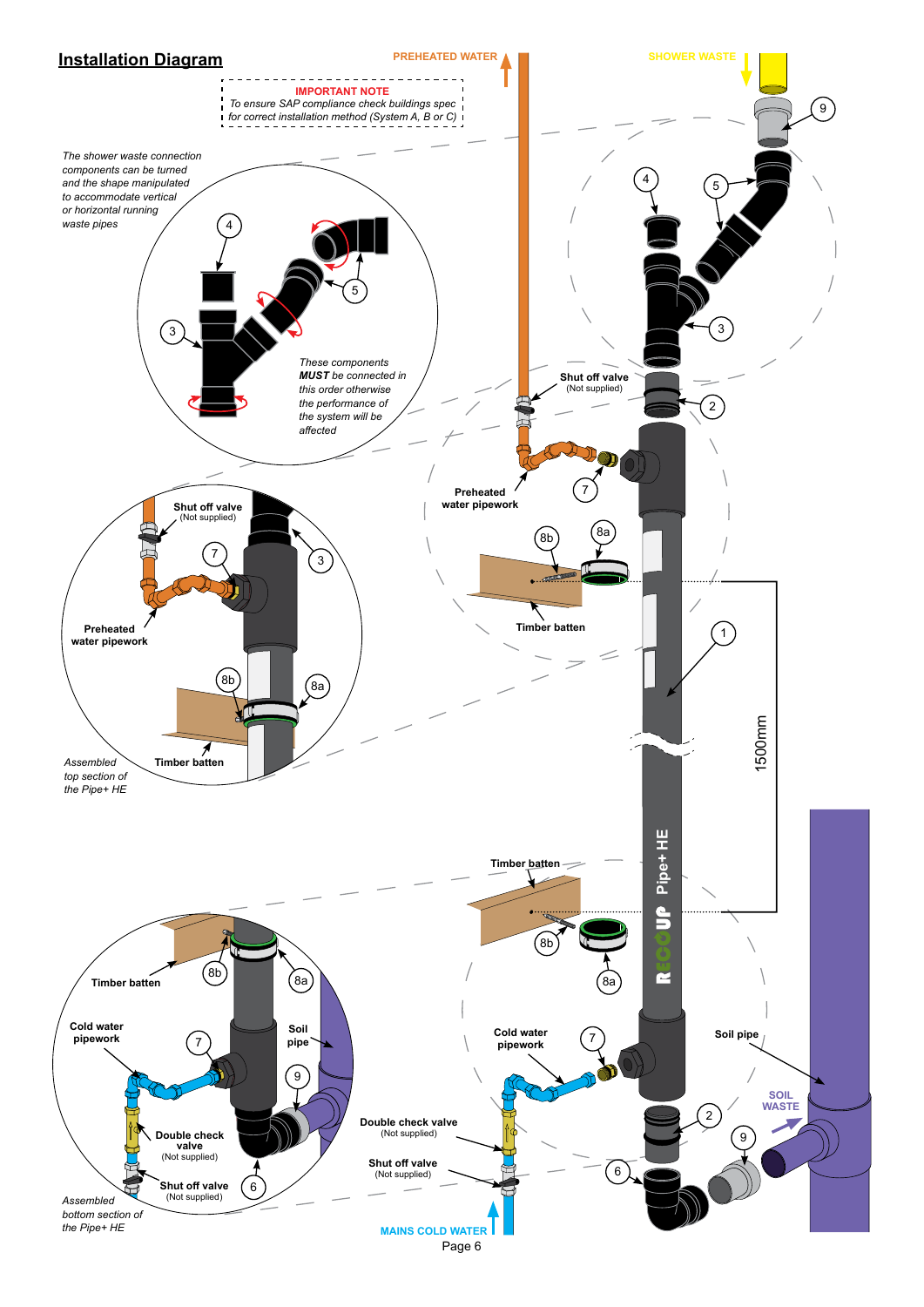

#### **5. Water Safety, Legionella Risk & Protection**

#### **5.a) Double Walled Heat Exchanger**

European regulations (NEN 1717) require that double walls must be used to separate drain water and drinking water. In the RECOUP Pipe+ HE, this is accomplished by squeezing two copper pipes against each other. This creates a very sturdy and reliable construction, in which the contact between the pipes does not depend on the water pressure. The design meets all the relevant safety requirements, and therefore does not require the trap to be moved from its usual position below the shower or bath.

The RECOUP Pipe+ HE should be protected against return flow through a verifiable double check valve plus shut-off valve. It is permissible to connect the system directly to the SVP as shown in Section 4. *Double wall exchanger*



#### **5.b) Legionella**

Consideration must be given to the potential risks of legionella bacteria growth when installing any hot water system and this includes ALL devices that are used in the production and transportation of hot water in the domestic home or commercial environment. Please refer to the following information provided covering Legionella.

#### **5.c) Legionella Risk & Protection when installing a RECOUP WWHRS product**

Care and attention must be paid to the system design to protect against the potential risk of Legionella growth within the hot water system with or without a WWHRS unit being installed. The guidance below is to highlight the potential risks that installation of a WWHRS can have on the hot & cold water supply within a property, but due to the variations in design in properties a final risk assessment needs to be carried out by the system designer and installer.

The following guidance is provided to keep the risk to a smaller level as possible, with general and specific guidance depending on the System of installation (A, B or C). Within the UK, there is no specific guidance on Legionella control within the domestic home, but the document known as HSG 274 and written for Health and Safety guidance in the work place, does in Part 2 offer guidance on the control of Legionella in water systems, some of which is aimed at recirculating hot water systems, but never the less offers good advice. The World Health Organisation (WHO) have also published a document (Last version 2007) titled 'Legionella and the prevention of Legionellosis', however, this is for information purposes only.

#### **General guidance**

For best practice the pipework between the WWHRS and the cold mixer on the shower and the boiler/hot water cylinder should be copper, as this is a material that is less susceptible to the formation of biofilm, which is a known factor in the growth of Legionella bacteria. However, if plastic / PVC plumbing has been considered suitable for the property by the installer/designer then an onsite risk assessment should be carried out to ensure the risk is minimal. If products do require flexible hoses instead of copper pipe then these must be PEX and never EPDM

It is always recommended to clean any TMV at least once every 6 months to remove the build-up of any contamination.

Showers in general can be a problem area for Legionella growth in the domestic home, and L8 recommends that shower heads are dismantled quarterly or as necessary to clean and descale them and the hoses.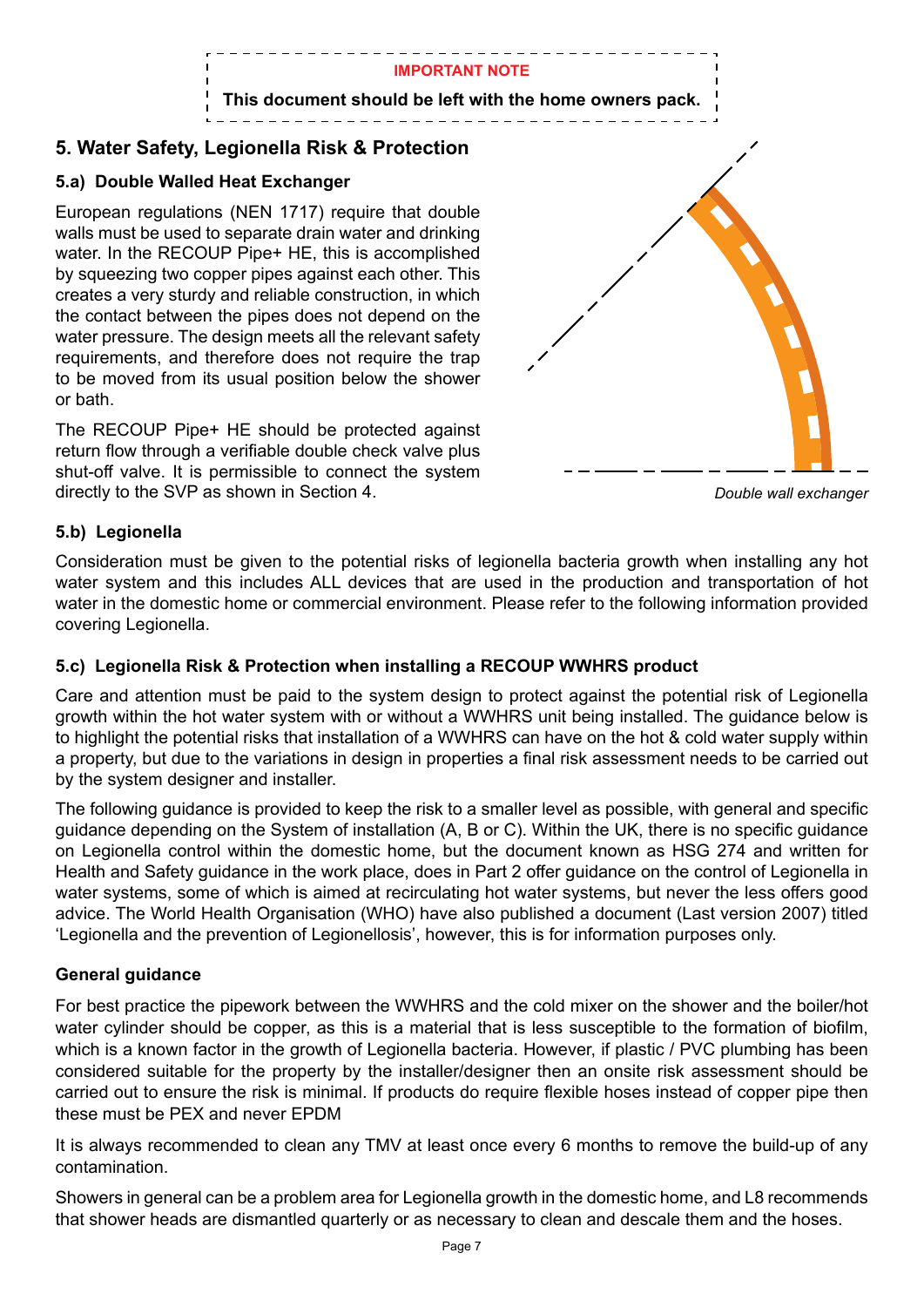The frequency that domestic showers are used in the home means that the system is flushed on a high number of occasions per week, which in itself helps in prevention of Legionella bacteria growth. It should be remembered that after any dormant periods (HSG 274 Part 2 recommends weekly flushing is acceptable as long as a risk assessment does not identify a susceptible population), it is good practice for a shower (With or without a WWHRS fitted) to be slowly flushed taking care not to create an aerosol, either by unscrewing the shower head or covering the shower head with a plastic bag and allowed to run for 3 minutes to introduce fresh water into the system. The hose on a shower from the TMV to a shower head will contain a mixture of cold and hot water, and the warming of the cold water brings it into the optimum temperature range for Legionella growth (TMV is set by the user between 36°C and 41°C). This water will cool down in time and in the domestic home be flushed through on a near daily basis, but it still introduces a risk.

#### **System A – Delivery of preheated water to a water heater (Cylinder, combi-boiler, HIU) and the cold mixer on the TMV**

If the water heater being installed is a hot water cylinder that will raise the temperature to 60°C for a period longer than 10 minutes, then the distance of pipe from the WWHRS to the cylinder doesn't matter with regard to Legionella, as the preheated water in the pipe will on entering the cylinder be raised to sufficient temperature to kill any bacteria (Note: that for energy efficiency this distance should still be kept to a minimum.

If a combination boiler or HIU (Heat Interface Unit) is being used then it should be capable of heating the preheated water to 60°C and holding it at that temperature for greater than 10 minutes, so any potential growth within stagnant pre-heated water from the previous shower is raised to a level where the Legionella bacteria can be killed. Any water heater used in the domestic home that does not raise hot water above 60°C for this period of time is introducing the same level of risk to the system (With or without a WWHRS), and these risks need to be assessed in terms of the level and frequency of usage, and whether the device is used for stored or instantaneous hot water.

For System A there is also a feed of the pre-heated water straight to the cold inlet of the TMV. Regardless of the water heater that is installed in the installation, the pre-heated water (25°C) that remains between the



WWHRS and the TMV will not be re-heated, so can never pass a temperature of 60°C, and therefore introduces the same level of risk to the system as any instantaneous water heater that does not achieve 60°C would do. HSG 274 Part 2 recommends that all cold water supplies should be kept to 20°C or below, however, it does note that the Water Supply (Water Quality) Regulations do permit water utilities to supply water to premises at temperatures up to 25°C, but due to the climate in the UK this is not likely, except in summer. Table 3: Monitoring the temperature control regime, of HSG 274 Part 2 states that the standard to meet for cold water on a monthly basis is that a temperature of below 20°C should be reached after running the water for up to 2 minutes. Therefore, it is suggested that the pipe run from the WWHRS to the cold inlet of the TMV is kept as short as possible, and no greater than 4.75 meters.

Users of the shower could additionally run the shower for 15 seconds after showering on the cold setting of the TMV to flush through the remaining pre-heated water. As mentioned in the general section, the regular use of showers in the domestic home means flushing happens on a regular occasion, however, prior to periods of non-use (E.g. Holiday), this practice would be advisable.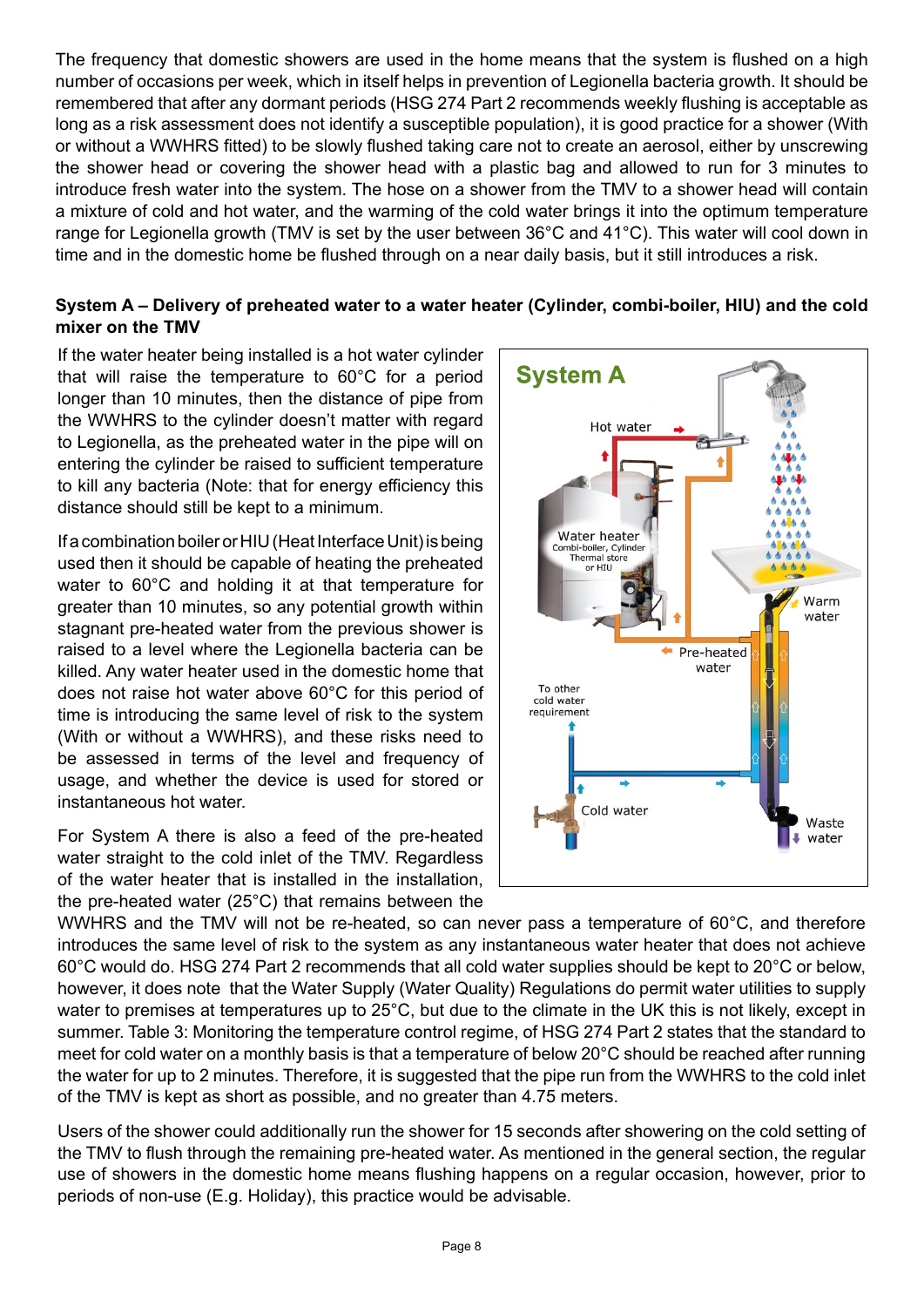To further protect the system from potential risk of legionella growth, the installation of a device from Kemper (KHS-Multi-Circ Distributor Unit) will reduce the amount of stagnation that occurs in the pre-heated pipe from the WWHRS to the cold inlet of the TMV, as each time a hot water outlet in the property is opened a small circulation will be created within the water (basic details below, and more information on www.kemper-valves.com)

*The flow distributor's operation is based on the principle of the Venturi nozzle. The minimum pressure difference between Supply line A and Return line B causes an induced flow in the branch. The drive comes from water removal after the KHS-Multi-Circ Distributor Unit. The entire water content in the branch is thus changed, stagnation is prevented and the water temperature is kept low.*



#### *Taken from...*

*http://www.kempervalves.com/pdf/pdf%20englisch/khs\_20s\_engl\_07\_10.pdf*

- **1.** The pre-heated water from the WWHRS before it splits to the water heater and the cold inlet of the shower TMV.
- **A.** The split of the pre-heated water, with 'A' going to the cold inlet of the TMV for the shower.
- **B.** A return loop taken from as close to the TMV as possible and back into the valve
- **2.** Continues to the water heater

#### **System B Installation – Cold inlet on the TMV only**

This installation provides the highest risk of the three installation methods.

Regardless of the water heater that is installed in the installation, the pre-heated water (25°C) that remains between the WWHRS and TMV will not be re-heated, so can never pass a temperature of 60°C, and therefore introduces the same level of risk to the system as any instantaneous water heater that does not achieve 60°C would do. HSG 274 Part 2 recommends that all cold water supplies should be kept to 20°C or below, however, it does note that the Water Supply (Water Quality) Regulations do permit water utilities to supply water to premises at temperatures up to 25°C, but due to the climate in the UK this is not likely, except in summer. Table 3: Monitoring the temperature control regime, of HSG 274 Part 2 states that the standard to meet for cold water on a monthly basis is that a temperature of below 20°C should be reached after running the water for up to 2 minutes. Therefore, it is suggested that the pipe run from the WWHRS to the cold inlet of the TMV is kept as short as possible, and no greater than 4.75 meters.

It should be noted that the pre-heated water is never stored and maintained at the 25°C temperature, therefore, even though still a risk to consider if the system is to be used/flushed frequently this will be in



line with guidance in HSG 274 Part 2 for treatment of the mixed water after the TMV which is also water containing cold water that has been heated above 20°C but not past 60°C (Along with the guidance in the general section for general maintenance of a shower with or without a WWHRS installed).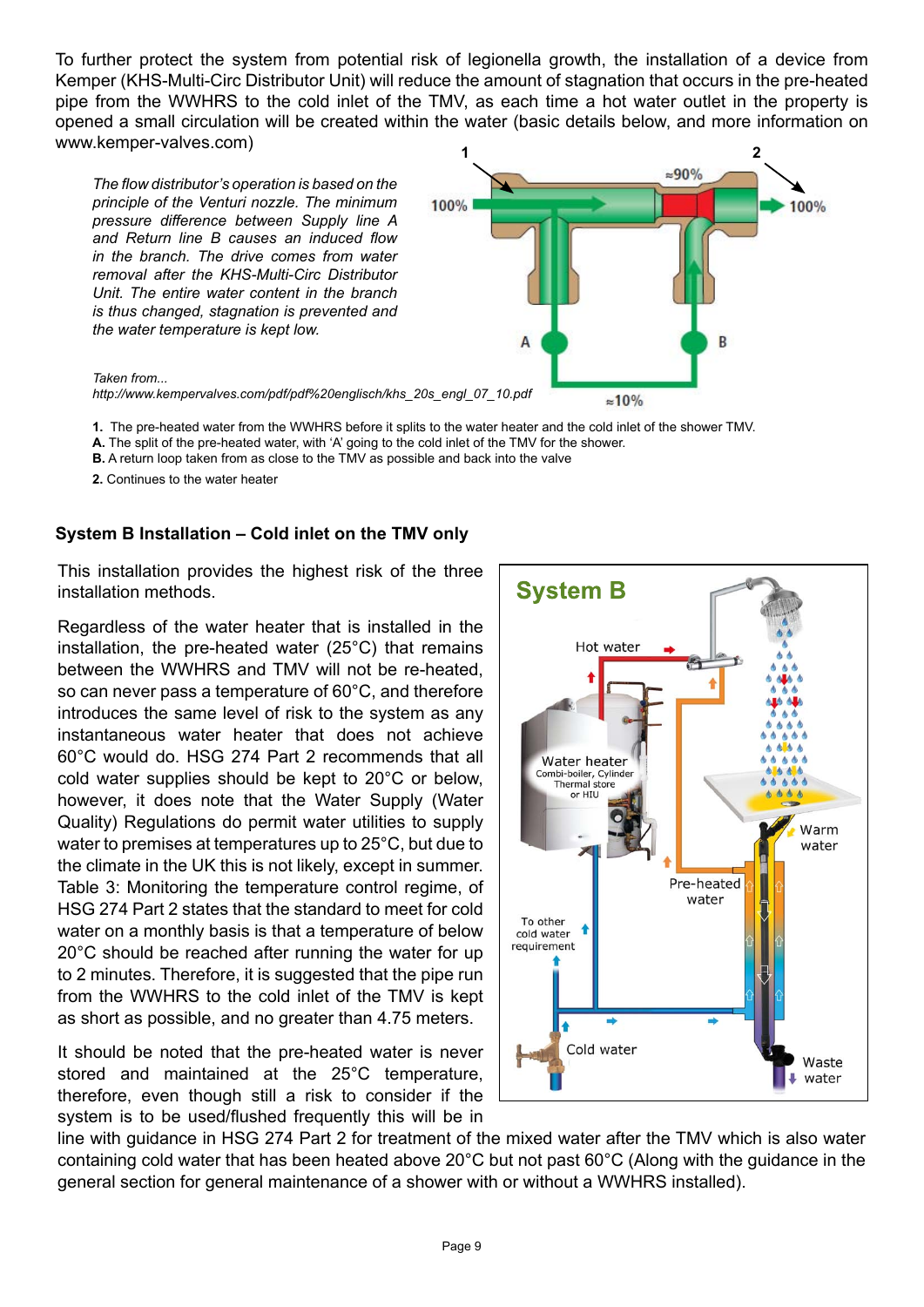Users of the shower could additionally run the shower for 15 seconds after showering on the cold setting of the TMV to flush through the remaining pre-heated water. As mentioned in the general section, the regular use of showers in the domestic home means flushing happens on a regular occasion, however, prior to periods of non-use (E.g. Holiday), this practice would be advisable.

#### **System C Installation – Feed to water heater only**

This is the lowest risk of all the installation methods.

If the water heater being installed is a hot water cylinder that will raise the temperature to 60°C for greater than 10 minutes, then the distance of pipe from the WWHRS to the cylinder doesn't matter with regard to Legionella, as the preheated water in the pipe will on entering the cylinder be raised to sufficient temperature to kill any bacteria (Note: that for energy efficiency this distance should still be kept to a minimum.

If a combination boiler or HIU (Heat Interface Unit) is being used then it should be capable of heating the preheated water to 60°C and holding it at that temperature for greater than 10 minutes, so any potential growth within stagnant pre-heated water from the previous shower is raised to a level where the Legionella bacteria can be killed. Any water heater used in the domestic home that does not raise hot water above 60°C for this period of time is introducing the same level of risk to the system (With or without a WWHRS), and these risks need to be assessed in terms of the level and frequency of usage, and whether the device is used for stored or instantaneous hot water.



#### **6. Maintenance**

The maintenance required for the RECOUP Pipe+ HE is very minimal, as in normal circumstances the flow rate of the shower water should not allow any residue to build up. In the unlikely event that residue build up does occur, a soap based cleaning product can be used to flush through the pipe.

Additional access (Through normal use this should not be required) should be obtainable with a pipe cleaning brush either via the shower/bath trap (or by removing the cap, Part 4 in installation Section 4, if there is access). Once cleaned rinse through with warm water from the shower.

#### **7. Warranty**

The RECOUP Pipe+ HE comes with a 2 year warranty unless agreed otherwise. This starts from either the date of invoice from Recoup Energy Solutions Ltd or the date of installation. Please register the installation to record the installation details and allow us to produce warranty documentation.

This warranty is conditional on the product being installed in accordance with these instructions (Installation and ALL requirements for SAP, if the product is to be recognised for Energy efficiency calculations), correct plumbing practices and Building Regulations.

#### **8. Registration**

Please register this installation for SAP and guarantee. See the accompanying SAP identifier and installation registration document for futher details.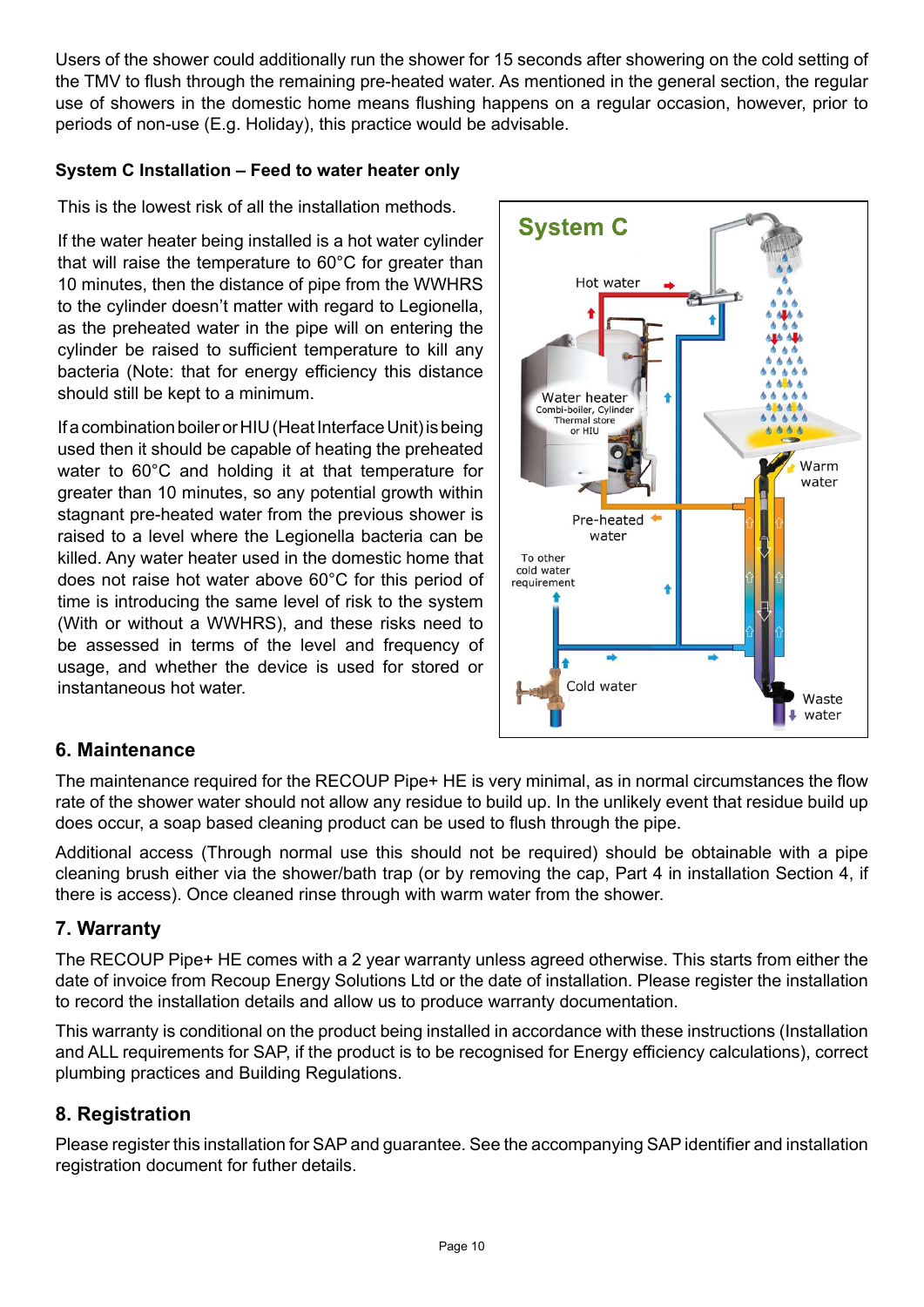

# PIPE+HE SAP IDENTIFIER & INSTALLATION REGISTRATION

### sap identifier label

As detailed in the accompanying RECOUP Pipe HE instructions, this peel-out label should be amended under model qualifier to correctly identify the system installation method installed. Delete the two incorrect system types.

| <b>NCM (SAP) IDENTIFIER</b>                                                                                                                                                                                                                                                                                                  | <b>RECOUP</b><br>$Pipe + HE$                                                                                                                         | Recoup Energy Solutions Ltd,<br>PO Box 365, Eye, IP22 9BH |  |
|------------------------------------------------------------------------------------------------------------------------------------------------------------------------------------------------------------------------------------------------------------------------------------------------------------------------------|------------------------------------------------------------------------------------------------------------------------------------------------------|-----------------------------------------------------------|--|
| Technology type:<br>Technology category:<br>Brand name:<br>Model qualifier:                                                                                                                                                                                                                                                  | Waste Water Heat Recovery System<br>Instantaneous Shower Heat Recovery<br><b>RECOUP</b><br>System A / System B / System C<br>(Delete as appropriate) |                                                           |  |
| This dwelling has been fitted with a Waste Water Heat<br>Recovery System for Showers which is recognised by<br>the Government's Standard Assessment Procedure<br>(SAP) for Energy rating of dwellings. Note: One label<br>must be permanently fixed to the WWHRS unit and<br>another to a nearby Boiler or Service Cupboard. |                                                                                                                                                      |                                                           |  |
|                                                                                                                                                                                                                                                                                                                              |                                                                                                                                                      |                                                           |  |

Once complete peel out the label, and apply it on or next to the water heater in the property. This process forms an important part of the SAP requirements for waste water heat recovery.

## **please register thIS installation**

## INSTALLATION Registration

The installation of the RECOUP Pipe HEX WWHRS should be registered for SAP and guarantee requirements. Registration can be completed by submiting an online installation registration form. Visit registration.recoupwwhrs.co.uk or scan the QR code to access the form.



Once submitted you will receive your installation registration certificate by email.

### **Visit our website registration page or scan the QR code**

## **registration.recoupwwhrs.co.uk**

**T:** 01379 844010 **E:** info@recoupwwhrs.co.uk **W:** recoupwwhrs.co.uk